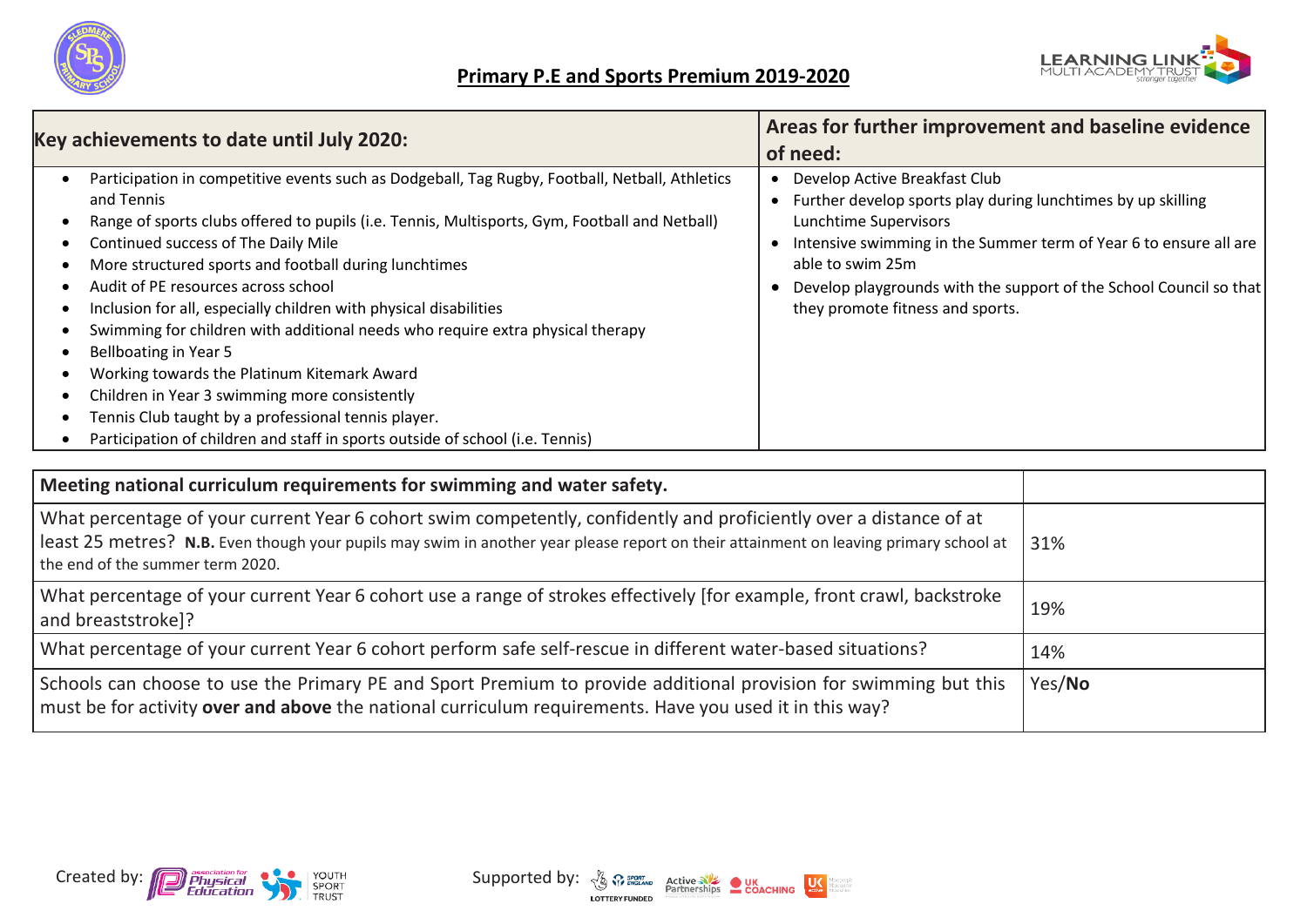



| <b>Intended Actions and Outcomes 2020-2021</b>                                                                                                                                                                            |                                                                                                                                                                            |       |                                                                                                                                                                                                                                                                                                                                                                                                                                                                                                                                                                                             |                                                                                                       |  |
|---------------------------------------------------------------------------------------------------------------------------------------------------------------------------------------------------------------------------|----------------------------------------------------------------------------------------------------------------------------------------------------------------------------|-------|---------------------------------------------------------------------------------------------------------------------------------------------------------------------------------------------------------------------------------------------------------------------------------------------------------------------------------------------------------------------------------------------------------------------------------------------------------------------------------------------------------------------------------------------------------------------------------------------|-------------------------------------------------------------------------------------------------------|--|
| Total fund allocated: £20 090 Date Updated: 20.09.2020<br>Academic Year: 2020/21                                                                                                                                          |                                                                                                                                                                            |       |                                                                                                                                                                                                                                                                                                                                                                                                                                                                                                                                                                                             |                                                                                                       |  |
| Key indicator 1: The engagement of all pupils in regular physical activity - Chief Medical Officer guidelines recommend that primary<br>school pupils undertake at least 30 minutes of physical activity a day in school. |                                                                                                                                                                            |       |                                                                                                                                                                                                                                                                                                                                                                                                                                                                                                                                                                                             |                                                                                                       |  |
| Intent                                                                                                                                                                                                                    | Implementation                                                                                                                                                             |       | Impact                                                                                                                                                                                                                                                                                                                                                                                                                                                                                                                                                                                      | <b>Sustainability and suggested</b><br>next steps                                                     |  |
| <b>Provide opportunities for pupils</b><br>to experience a range of sports<br>through after school clubs.                                                                                                                 | Establish after school clubs for $\vert$ £1000<br>both Key Stage 1 and Key Stage<br>2 pupils (ensure these do not<br>clash with other clubs as this<br>affects attendance) |       | • More clubs offered to pupils in<br>both Key Stages.<br>• Clubs running regularly.<br>• Increased participation figures in<br>clubs - evidenced in registers.                                                                                                                                                                                                                                                                                                                                                                                                                              | Staff to run Sports Club<br>after school<br>Participation in after<br>school/weekend sports<br>events |  |
| <b>Employment of specialist</b><br>coaches to develop pupils and<br>staff.                                                                                                                                                | Each morning and afternoon<br>$\bullet$<br>Sports Coach leads PE and<br>games lessons                                                                                      | £6630 | • Increased pupil participation<br>across all year groups in<br>structured physical activity.<br>• High quality lessons are provided<br>for all pupils to inspire confidence<br>and increase enjoyment to<br>provide opportunities in a wider<br>selection of sports/physical<br>activities<br>• Teachers provided with CPD to<br>further enhance and develop their<br>confidence and knowledge in<br>delivering a range of PE lessons,<br>raising the standard of teaching in<br>PE and games<br>• Increased confidence, knowledge<br>and skills of all staff in teaching PE<br>and sport. | Staff to lead in Active/Sports<br>Clubs after school.                                                 |  |

mepeople<br>meactive<br>meaften

**Key indicator 2:** The profile of PESSPA being raised across the school as a tool for whole school improvement.

Created by: Physical Created by: The Physical Created by:  $\frac{R}{\sqrt{3}}$   $\frac{R}{\sqrt{3}}$   $\frac{R}{\sqrt{3}}$  active  $\frac{R}{\sqrt{3}}$  **COACHING**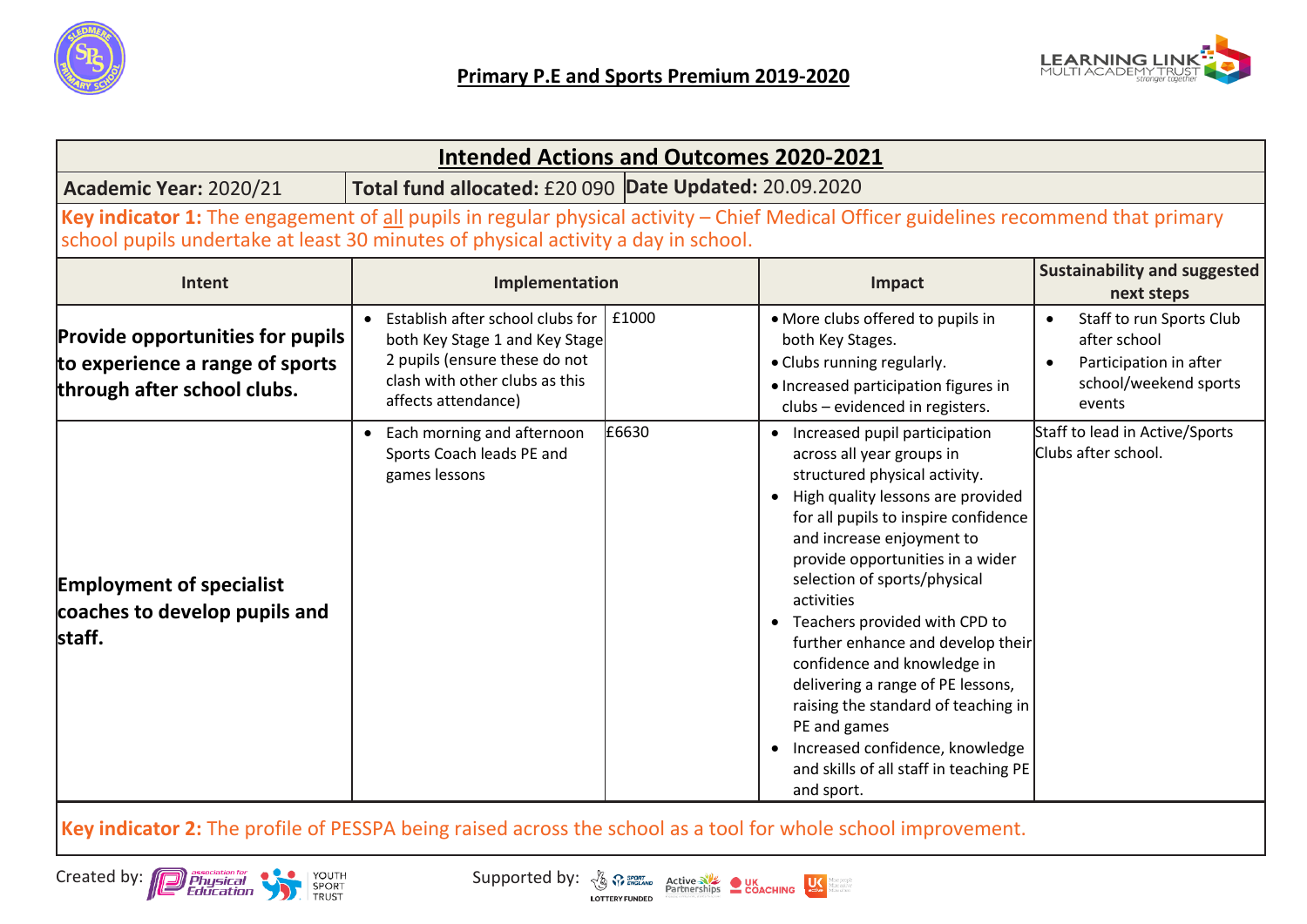



## **Primary P.E and Sports Premium 2019-2020**

| <b>Intent</b>                                                                                       | Implementation                                                                                                                                                                                                                                        |       | Impact                                                                                                                                                                                                                                                                                                                                                                                                   | <b>Sustainability and suggested</b>                                                      |
|-----------------------------------------------------------------------------------------------------|-------------------------------------------------------------------------------------------------------------------------------------------------------------------------------------------------------------------------------------------------------|-------|----------------------------------------------------------------------------------------------------------------------------------------------------------------------------------------------------------------------------------------------------------------------------------------------------------------------------------------------------------------------------------------------------------|------------------------------------------------------------------------------------------|
|                                                                                                     |                                                                                                                                                                                                                                                       |       |                                                                                                                                                                                                                                                                                                                                                                                                          | next steps                                                                               |
| Develop an action plan to<br>ensure the number of<br>proficient swimmers in Year 6<br>is increased. | • Devise an intensive swimming<br>program to be actioned.<br>$\bullet$ Year 6 to access intensive<br>swimming sessions in June and<br><b>July 2021</b>                                                                                                | £3000 | Higher numbers of children are<br>proficient swimmers.<br>• Children using strokes effectively                                                                                                                                                                                                                                                                                                           | The swimming program should<br>be a rolling program which<br>targets weaker swimmers.    |
| Increase motivation of pupils in<br><b>PE &amp; School Sport through</b><br>visitors / events.      | Ensure that staff post activities<br>onto the school website under the<br>appropriate categories<br>Photographs and information on<br>website<br>The organisation of Sports Day to<br>be managed with an aim to<br>showcase participation and talent. | £1000 | • More physical activity – seen at<br>lunchtimes and in after schools clubs.<br>. Pupils taking part in the activity and<br>gaining support from home with<br>fundraising.<br>• The community will be<br>knowledgeable of the sporting<br>activity of the school<br>. Participation will be high, children<br>will state high levels of enjoyment,<br>parents/carers will be positive about<br>the event | Teacher Adrian Hyde to share<br>and celebrate his Tennis<br>achievements with the school |



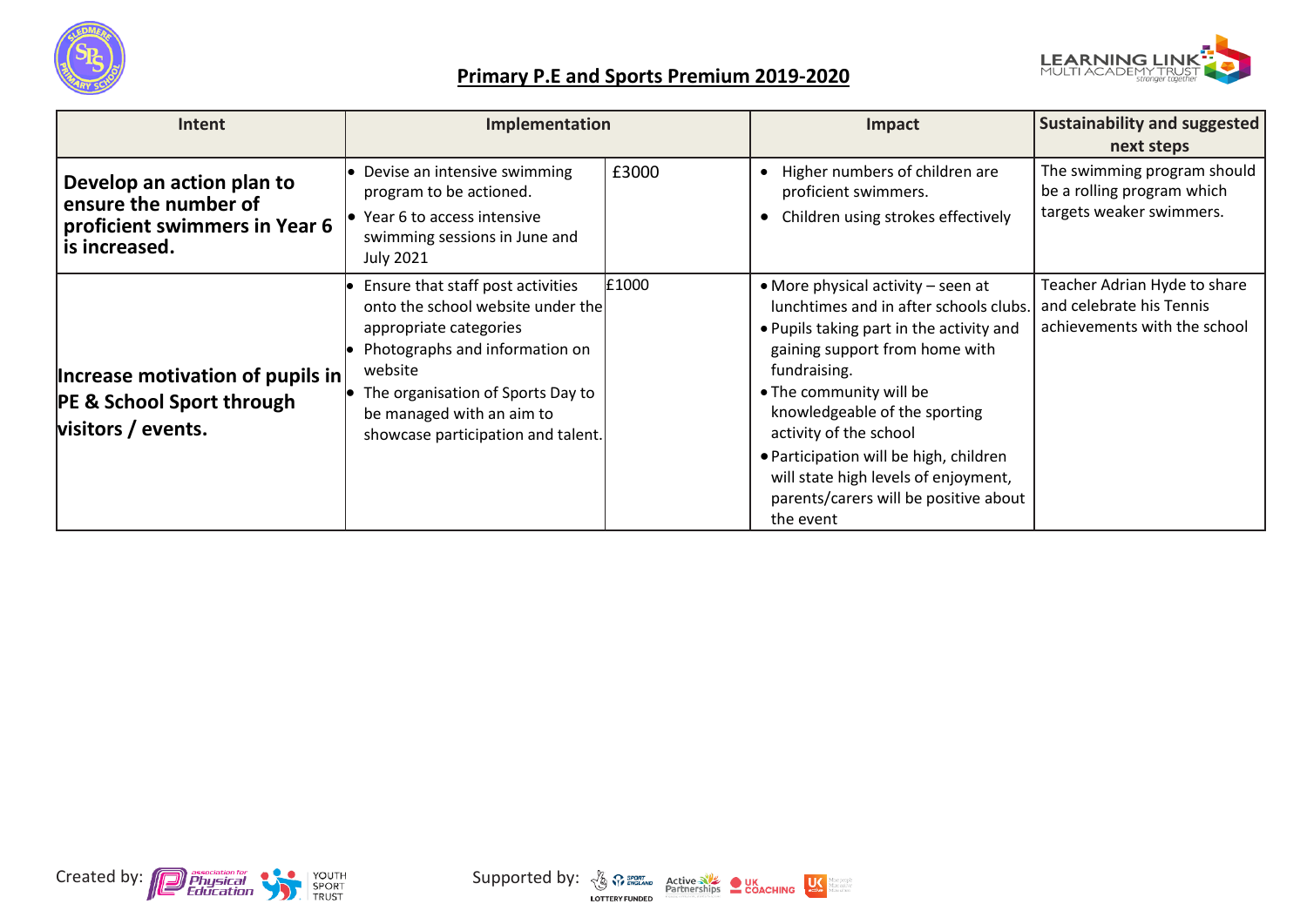



| Intent                                                                                        | Implementation                                                                                                                                                                                                                                                                                                                 |                                                                                             |                                     | Impact                                                                                                                                                                                                                                                                                                                    | <b>Sustainability and suggested</b><br>next steps                                                                                                                                          |
|-----------------------------------------------------------------------------------------------|--------------------------------------------------------------------------------------------------------------------------------------------------------------------------------------------------------------------------------------------------------------------------------------------------------------------------------|---------------------------------------------------------------------------------------------|-------------------------------------|---------------------------------------------------------------------------------------------------------------------------------------------------------------------------------------------------------------------------------------------------------------------------------------------------------------------------|--------------------------------------------------------------------------------------------------------------------------------------------------------------------------------------------|
| <b>Improve staff subject</b><br>knowledge in specific areas of<br>sport.                      | Organise for sports coaches to<br>deliver sessions alongside the class<br>teachers.                                                                                                                                                                                                                                            | £2000                                                                                       | $\bullet$                           | • Teachers' confidence will<br>increase as evidenced in survey<br>• Teachers' delivery will be of a<br>higher standard.<br>• Staff knowledge and confidence<br>increased.<br>• Staff planning and delivering<br>effective PE lessons.<br>Higher quality PE experiences<br>for pupils, and pupils making<br>more progress. | Staff Training delivered by<br>Sports Coach<br>Teachers will produce/access a<br>scheme of work for that topic<br>and sport<br>P.E lead to monitor staff P.E<br>lessons and offer feedback |
| <b>CPD for Lunchtime Supervisors</b><br>in facilitating active and<br>structured sports play. | • Sports Coach to up skill<br>lunchtime supervisors in active<br>play.<br>• School Council to purchase of<br>resources for the three<br>playgrounds in order to promote<br>health and fitness<br>P.E subject lead to monitor play<br>and active participation during<br>lunchtimes.<br>• Sports Coach outside at<br>lunchtimes | £1000-resources<br>and time for<br>training and<br>monitoring.<br>$£3315 - Sports$<br>Coach | $\bullet$<br>$\bullet$<br>$\bullet$ | Increased active play during<br>lunchtimes.<br>Decrease in negative<br>behaviour incidents during<br>play<br>Positive feedback during child<br>voice interviews                                                                                                                                                           | Train Year 6 Active Ambassadors to<br>promote active play during<br>lunchtimes.                                                                                                            |